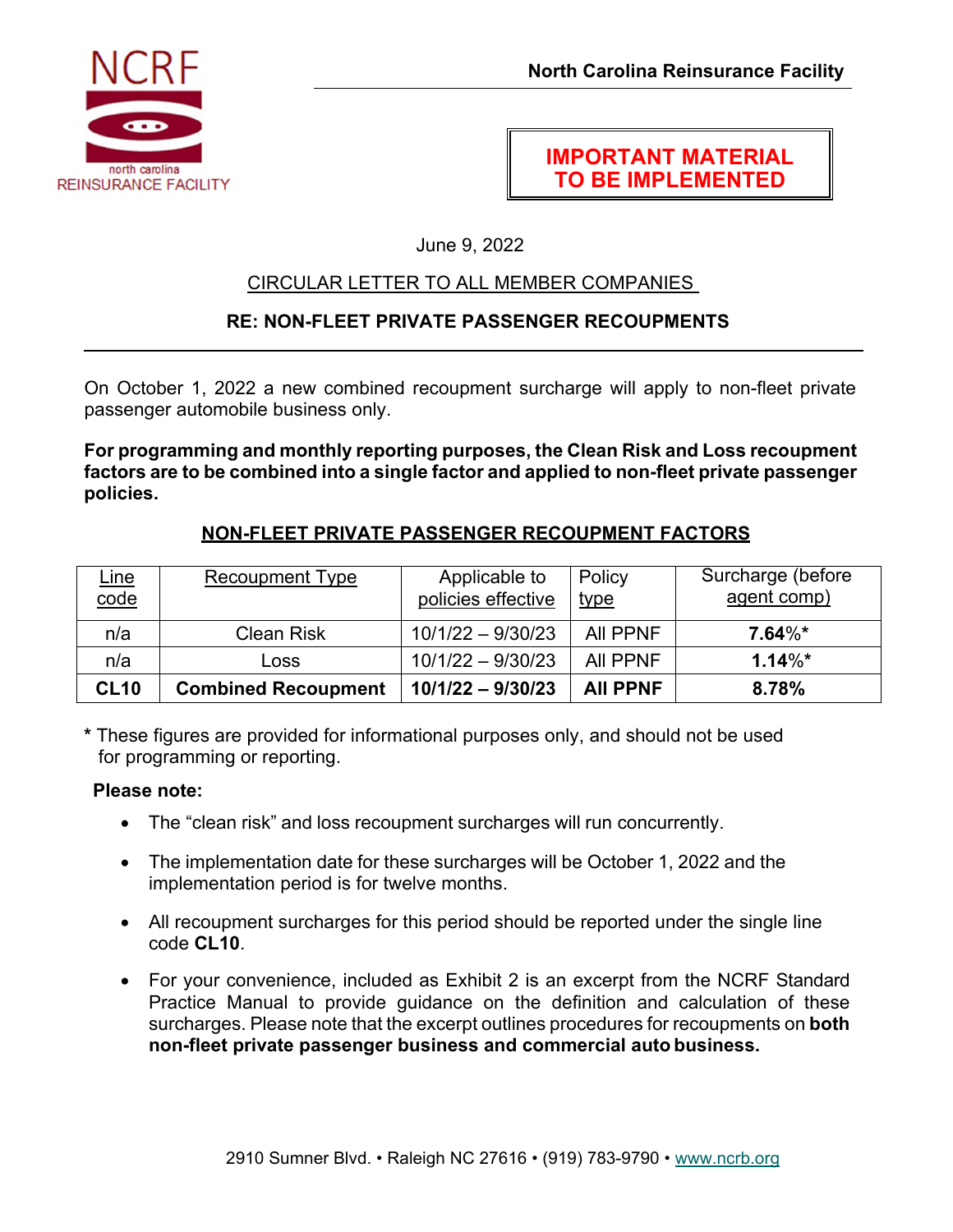## **NON-FLEET PRIVATE PASSENGER AUTOMOBILE BUSINESS**

#### **"Clean Risk" Recoupment**

For non-fleet private passenger automobile business, the "clean risk" recoupment surcharge of **7.64% (before inclusion of agent compensation)** will be applicable in accordance with law to policies issued to become effective during the **twelve months beginning October 1, 2022.**  This surcharge is to offset a portion of the premium income lost by the Facility since "clean risks" in the Facility can only be charged the same rates as the "clean risks" rates included in the North Carolina Rate Bureau Personal Auto Manual.

The "clean risk" recoupment surcharge is applicable to the liability, medical payments, uninsured motorists and underinsured motorists coverage premiums for all non-fleet private passenger vehicles, including motorcycles, insured on personal automobile policies and not on commercial automobile policies.

## **Loss Recoupment**

For non-fleet private passenger automobile business, the loss recoupment surcharge of **1.14% (before inclusion of agent compensation)** will be applicable in accordance with law to policies issued to become effective during the **twelve months beginning October 1, 2022.** This surcharge is to recoup losses sustained by the Facility with respect to non-fleet private passenger motor vehicle business.

In the same manner as the "clean risk" recoupment surcharge, the loss recoupment surcharge factor is applicable to the liability, medical payments, uninsured motorists and underinsured motorists coverage premiums for all non-fleet private passenger vehicles, including motorcycles, insured on personal automobile policies and not on commercial automobile policies.

## **COMBINED Recoupment**

Both the "clean risk" and loss recoupment surcharges are subject to the payment of agent compensation. The applicable rules and procedures and other requirements relating to recoupment are on Section 4, pages 13-1 through 13-4 of the NCRF Standard Practice Manual, which we request that you review and carefully observe, especially in regard to surcharge adjustments for voluntary policies written at deviated rates. A portion of this material is attached as **Exhibit 2**.

This combined recoupment surcharge applied to premiums should be the published combined percentage adjusted to include the agent compensation. The surcharge must be **rounded** to the nearest hundredth of a percentage point in order to assure that proper agent compensation will be provided. Samples are provided on Exhibits 2 & 3.

Given 10% agent compensation on the combined recoupment surcharge on non-fleet private passenger motor vehicle business, the combined recoupment surcharge would be:

## **9.76% (.0878 ÷ .90 =.0976)**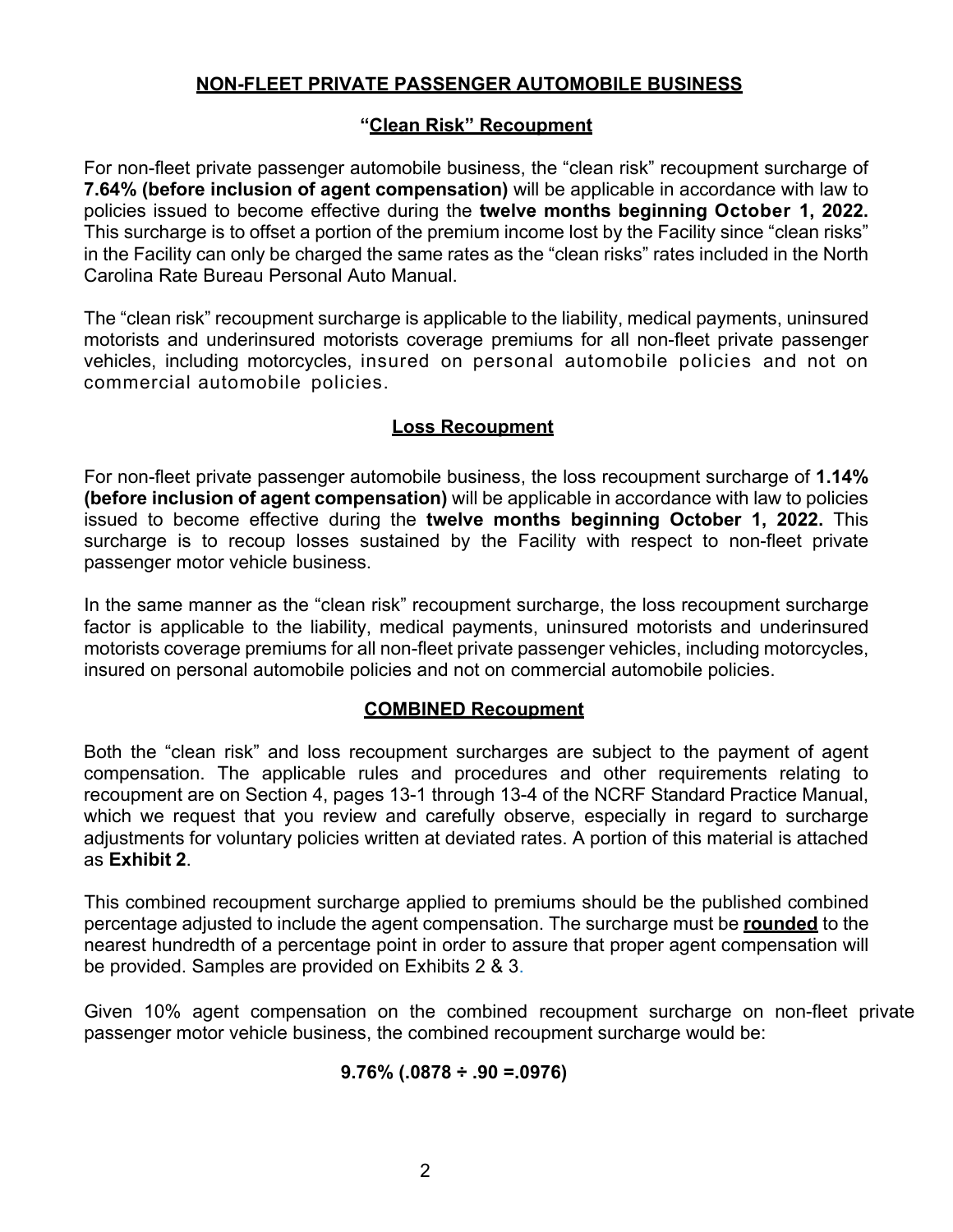#### **CLOSINGS AND REPORTING REVISIONS**

Two recoupment line codes will be closed at this time. **Refer to Exhibit 1 for open and closed recoupment lines**. Your company's NCRF Monthly Accounting Report and NCRF Monthly Recoupment Detail must be modified to reflect the new line code **CL10** with activity effective with the **July 2022 accounting report submission (due by August 25, 2022)** to the NCRF. The recoupment surcharges are to be reported in the Monthly Recoupment Report (submitted monthly) and the Recoupment Detail Report (submitted monthly) and identified as follows by line code – see **Exhibit 1**. These reports are to be submitted in an electronic file submitted via FTP (file transfer protocol). It is understood that there will not necessarily be activity for the older line codes due to the age of the policy effective dates.

Any "Clean Risk" recoupment activity for policies effective prior to October 1, 2015 may **be included with the oldest open line, CR14.** 

Any combined recoupment activity for policies effective prior to October 1, 2020 may b**e included with the oldest open line, CL08.** 

- 1. The Recoupment Detail Report supports the summary amounts in the Monthly Accounting Report.
- 2. Both reports will need to have the surcharge identified by the new line code **CL10**.

# **AMENDED REPORT FORMAT**

Specifications for the Recoupment Detail Report are provided in the Standard Practice Manual, Section 4 Exhibits D-1 and D-2 and in the FTP Instruction Guide available on the NCRF website. These files may only be submitted via FTP.

#### **Please see to it that the above is brought to the attention of all interested personnel in your company responsible for programming, policy issuance or completing and submitting the monthly accounting reports.**

If you have any questions about this report, please contact Katie Lovelace, Manager, Planning & Analysis at (919) 719-3041 or email at kml@ncrb.org.

Sincerely,

Terry F. Collins

Chief Operating Officer

North Carolina Reinsurance Facility

RF-22-6

**Attachments**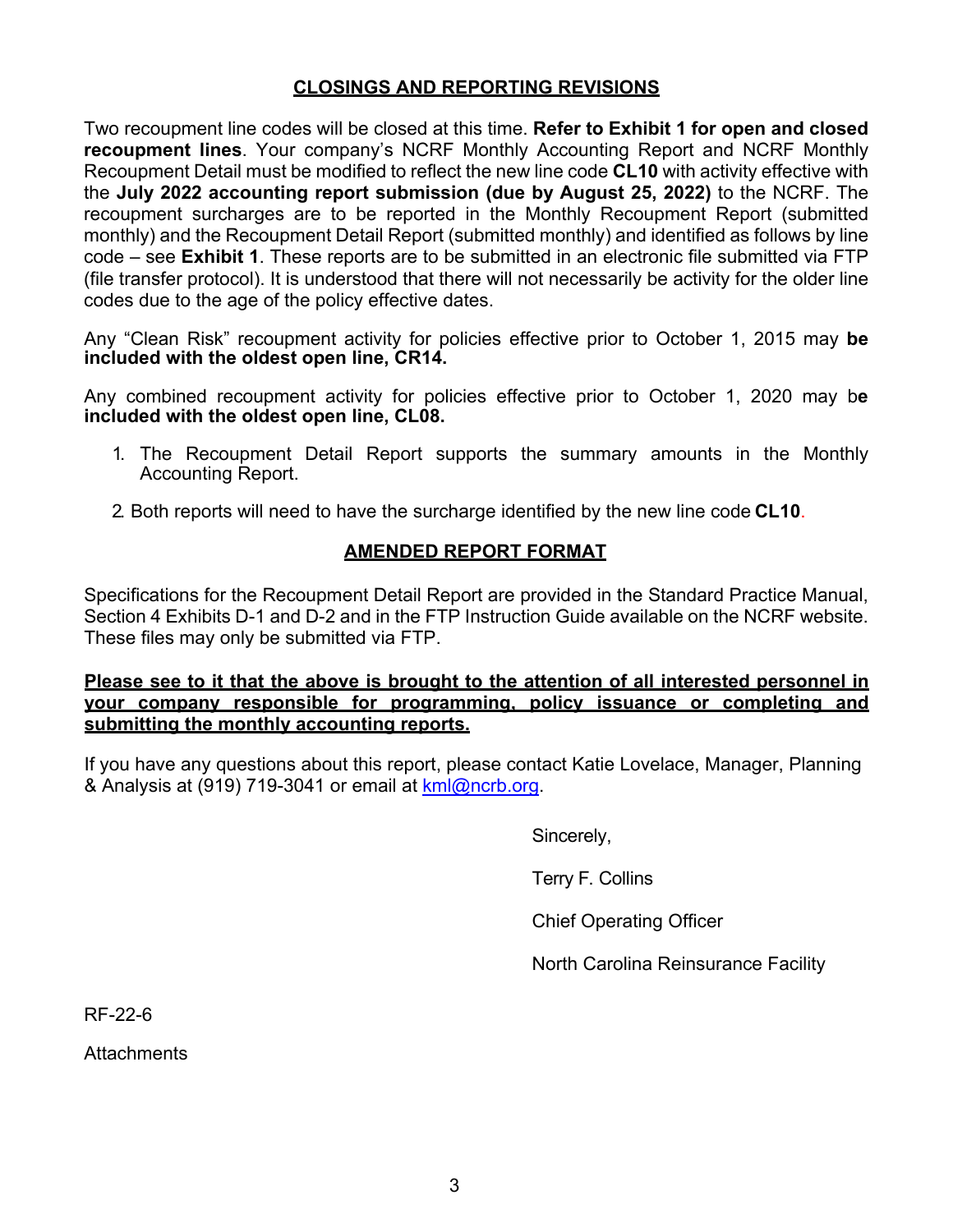# **RECOUPMENT FACTORS** Exhibit 1

| Line code                | <b>Recoupment Type</b> | <b>Applicable to</b><br><b>Policies Effective</b> | Which<br><b>Policies</b> | <b>Surcharge</b><br>(before agent<br>compensation) |
|--------------------------|------------------------|---------------------------------------------------|--------------------------|----------------------------------------------------|
| <b>CL10</b>              | Combined<br>Recoupment | $10/1/22 - 9/30/23$                               | <b>AII PPNF</b>          | 8.78%                                              |
|                          |                        | <b>Prior Recoupments still open for reporting</b> |                          |                                                    |
| <b>CL09</b>              | Combined<br>Recoupment | $10/1/21 - 9/30/22$                               | All PPNF                 | 6.82%                                              |
| CL <sub>08</sub>         | Combined<br>Recoupment | $10/1/20 - 9/30/21$                               | <b>All PPNF</b>          | 6.89%                                              |
| <b>CR14</b>              | <b>Clean Risk</b>      | 10/1/15 - 9/30/16                                 | <b>All PPNF</b>          | 4.06%                                              |
|                          |                        | <b>Prior Recoupments CLOSED for reporting</b>     |                          |                                                    |
| CL <sub>07</sub>         | Combined<br>Recoupment | 10/1/19 - 9/30/20<br><b>Revised</b>               | <b>All PPNF</b>          | 4.12%                                              |
| <b>CL06</b>              | Combined<br>Recoupment | 4/1/19 - 9/30/19                                  | <b>All PPNF</b>          | 8.37%                                              |
| <b>CL05</b>              | Combined<br>Recoupment | 10/1/18 - 3/31/19                                 | <b>AII PPNF</b>          | 9.88%                                              |
| CL <sub>04</sub>         | Combined<br>Recoupment | $4/1/18 - 9/30/18$                                | <b>AII PPNF</b>          | 11.92%                                             |
| <b>CL03</b>              | Combined<br>Recoupment | 10/1/17 - 3/31/18                                 | <b>AII PPNF</b>          | 10.31%                                             |
| <b>CL02</b>              | Combined<br>Recoupment | $4/1/17 - 9/30/17$                                | <b>AII PPNF</b>          | 9.94%                                              |
| CL <sub>01</sub>         | Combined<br>Recoupment | 10/1/16 - 3/31/17                                 | <b>AII PPNF</b>          | 8.26%                                              |
| <b>CR13</b>              | <b>Clean Risk</b>      | 10/1/14 - 9/30/15                                 | <b>All PPNF</b>          | 4.86%                                              |
| <b>CR12</b>              | <b>Clean Risk</b>      | $4/1/14 - 9/30/14$                                | <b>AII PPNF</b>          | 4.67%                                              |
| <b>CR11</b>              | <b>Clean Risk</b>      | 10/1/13 - 3/31/14                                 | <b>All PPNF</b>          | 2.25%                                              |
| <b>CR10</b>              | <b>Clean Risk</b>      | $4/1/13 - 9/30/13$                                | <b>All PPNF</b>          | 2.25%                                              |
| <b>CR09</b><br>(revised) | <b>Clean Risk</b>      | 10/1/12 - 3/31/13                                 | <b>All PPNF</b>          | 3.87%                                              |
| CR <sub>08</sub>         | <b>Clean Risk</b>      | 10/1/11 - 9/30/12                                 | <b>All PPNF</b>          | 3.87%                                              |
| <b>CR07</b>              | <b>Clean Risk</b>      | 10/1/10 - 9/30/11                                 | <b>All PPNF</b>          | 4.33%                                              |
| <b>CR06</b>              | <b>Clean Risk</b>      | 11/1/09 - 9/30/10                                 | <b>All PPNF</b>          | 6.41%                                              |
| <b>CR05</b>              | <b>Clean Risk</b>      | 10/1/08 - 10/31/09                                | <b>All PPNF</b>          | 4.24%                                              |
| CR <sub>04</sub>         | <b>Clean Risk</b>      | 10/1/07 - 9/30/08                                 | All PPNF                 | 2.48%                                              |
| <b>CR03</b>              | <b>Clean Risk</b>      | 10/1/06 - 9/30/07                                 | <b>All PPNF</b>          | 8.82%                                              |
| <b>CR02</b>              | <b>Clean Risk</b>      | 10/1/05 - 9/30/06                                 | <b>All PPNF</b>          | 9.71%                                              |
| <b>CR01</b>              | <b>Clean Risk</b>      | 4/1/05 - 9/30/05                                  | <b>All PPNF</b>          | 6.43%                                              |
| <b>PP01</b>              | Loss                   | 4/1/05 - 3/31/06                                  | All PPNF                 | 4.17%                                              |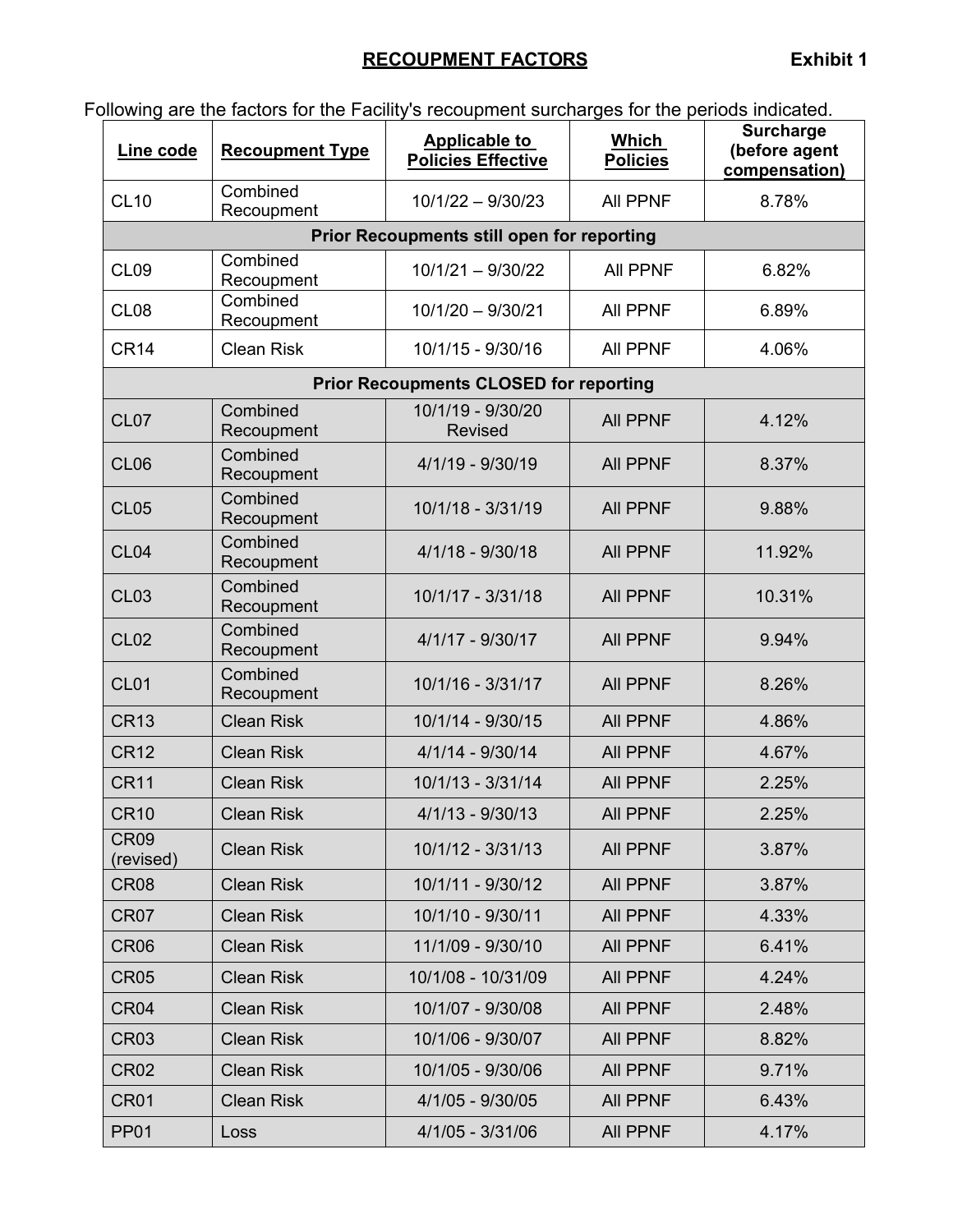North Carolina Reinsurance Facility Standard Practice Manual Section 4, Chapter 13, Item C. Surcharges:

"The following are the guidelines applicable to the billing, collection, and recording of recoupment surcharges:

- 1. Surcharges apply on policies written to become effective during the time period announced by the Facility circulars. As to policies issued for a period of more than one year, the surcharge in effect at each anniversary of the policy effective date shall apply for the term, not to exceed one year, beginning on that date.
- 2. By statute, the surcharges are not considered or treated as written premiums but on policies and billing statements the surcharges shall be combined with and displayed as a part of the applicable premium charges.
	- a. For non-fleet private passenger auto:
		- Under a single-vehicle policy the total amount of the applicable recoupment surcharges is to be divided equally and combined with the bodily injury and property damage liability premiums only.
		- Under a multi-vehicle policy, the total amount of the applicable recoupment surcharges is to be divided equally among all vehicles and the amount assigned to each vehicle is to be divided equally and combined with the bodily injury and property damage liability premiums only for each vehicle.
		- A member company may choose to apply the surcharge at a vehicle level or at the policy level. The company must be consistent in its application of this decision.
- 3. Since surcharges are not considered or treated as premiums
	- there are no escrow considerations:
	- there are no premium tax considerations;
	- there are no ceding or claim expense allowances on the surcharge amounts.
- 4. Surcharges are applicable only to liability coverages including bodily injury liability, property damage liability, medical payments, uninsured motorists, and underinsured motorists coverage premiums.
- 5. Recoupment surcharges for:
	- Non-fleet private passenger auto are to be applied to all vehicles insured on nonfleet private passenger auto policies.
	- Other than non-fleet private passenger auto (commercial auto) are to be applied to all vehicles insured on commercial auto policies regardless of vehicle type.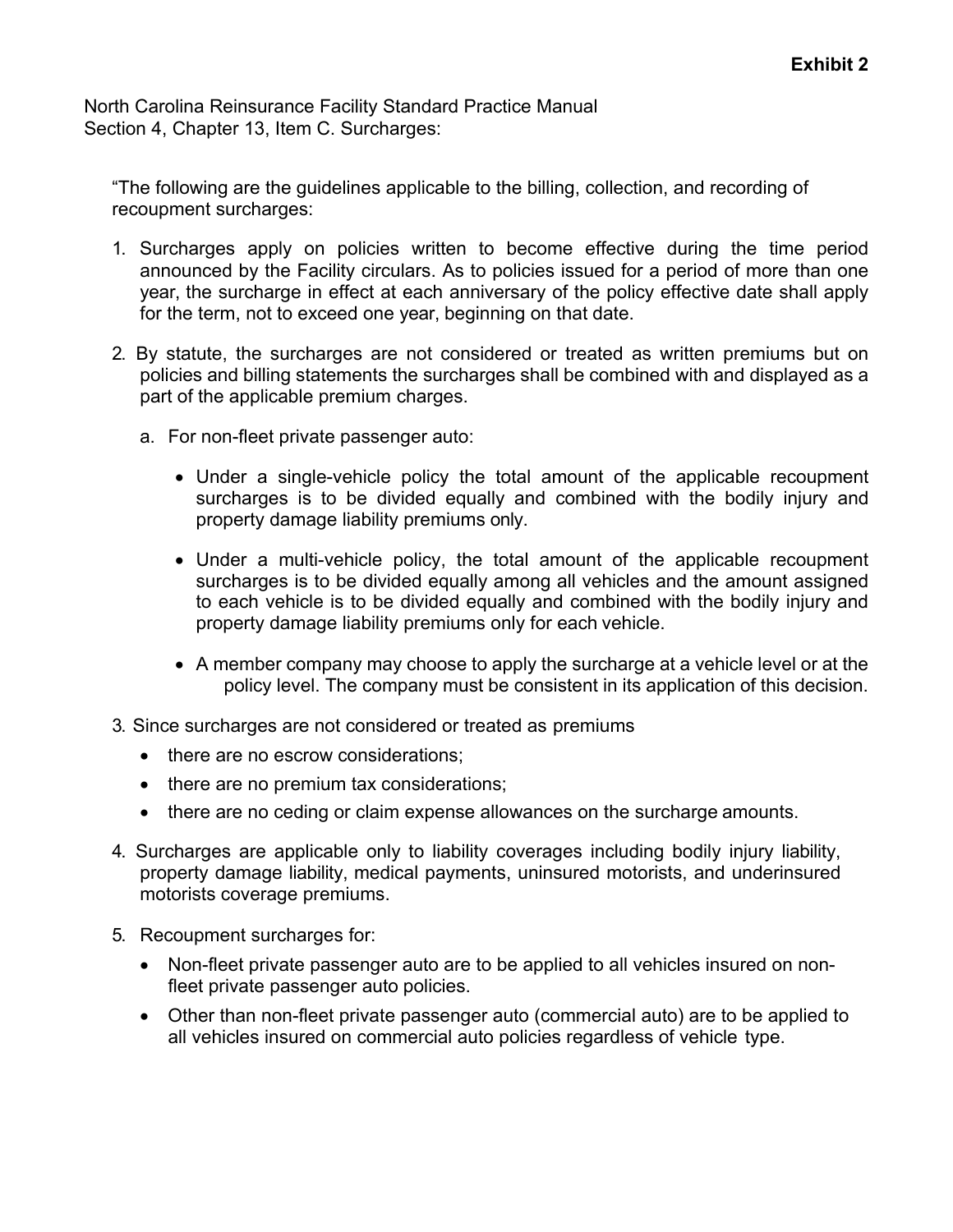- 6. With respect to the charging and billing of the surcharge amount:
	- a. For non-fleet private passenger auto, the exact surcharge amount must be charged and billed in dollars and cents. Rounding is not permitted.
	- b. For other than non-fleet private passenger auto (commercial auto), the exact surcharge amount may be charged and billed in dollars and cents **OR** the surcharge amount may be rounded to the nearest dollar. The Facility recognizes that, if rounding to the nearest dollar is utilized, the whole dollar surcharge amount may be a slightly different percentage of the liability premium than the specific surcharge percentage.
- 7. Detail records of surcharges are maintained at the company level. As required under Section 4, Chapter 3, Paragraph I, member companies must submit a detail transaction listing to support surcharges reported to the Facility.
- 8. Policies may be canceled for non-payment of surcharge.
- 9. If a surcharged policy is canceled, there is an appropriate (pro rata, short rate or total) refund of the surcharges to the insured. Similarly, the surcharge(s) is adjusted in relation to additional or return premiums on transactions occurring after policy issuance.
- 10. On non-fleet private passenger car business to which any deviation from Personal Auto Manual rates applies, the surcharge percentages otherwise applicable shall be adjusted so that the deviating company recovers the same dollar amount as would have been recovered had the surcharge percentages established by the Board of Governors been applied to the premium at the manual rates. This is only applicable to non-fleet private passenger auto recoupment.
- 11. The applicable general statutes require the Board of Governors to adopt and implement a plan for compensation of agents when recoupment surcharges are imposed. The guidelines for such compensation as adopted and implemented by the Board of Governors are as follows:
	- a. Compensation shall be paid by members of the North Carolina Reinsurance Facility to agents for the services performed by such agents in relation to the collection of recoupment surcharges applicable to policies subject to such recoupment surcharges.
	- b. The compensation amount required to be paid to agents by each member of the North Carolina Reinsurance Facility shall be equal to an amount determined by multiplying (i) the percentage rate of agent compensation by (ii) the amount of the recoupment surcharge including the agent compensation.
	- c. The percentage rate of agent compensation that is to be included in the recoupment surcharge and applied to policies as described above is
		- 10% for non-fleet private passenger auto
		- 10% for other than non-fleet private passenger auto (commercial auto)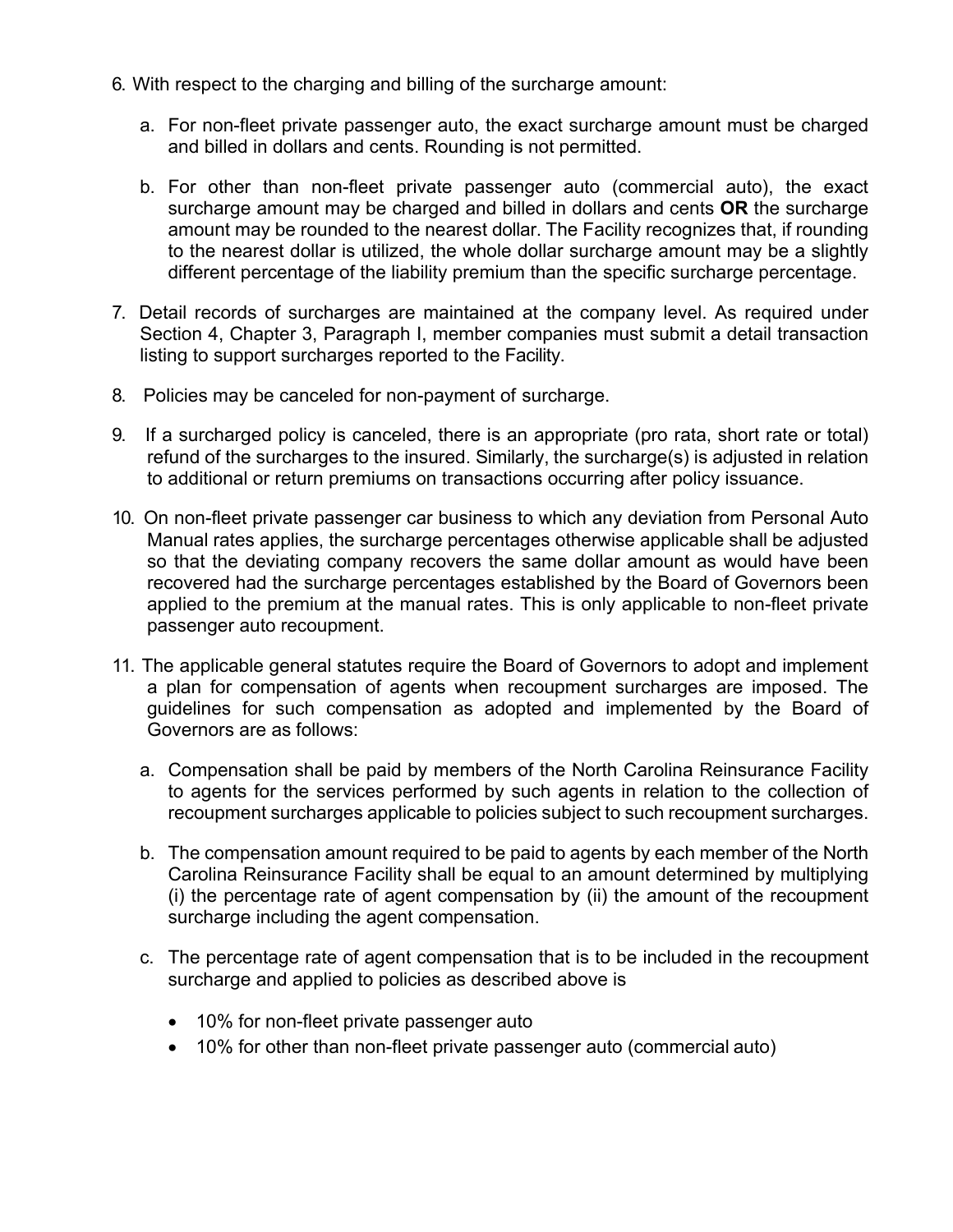The recoupment surcharge amount added to each policy premium subject thereto shall include the amount necessary for the member company to recover the compensation required to be paid to the agent (as described above) in addition to the amount determined by applying to such premium the percentage determined by the Board of Governors.

| For example, if the determined recoupment surcharge is 11.7%:  |                                            |  |  |  |
|----------------------------------------------------------------|--------------------------------------------|--|--|--|
| Recoupment surcharge percentage:                               | 11.7% OR .117                              |  |  |  |
| Agent compensation:                                            | OR .10<br>$10\%$                           |  |  |  |
| Recoupment surcharge percentage, including agent compensation, |                                            |  |  |  |
| to be applied to liability premium:                            | $.117 / (1-.10) = .130 \text{ OR } 13.0\%$ |  |  |  |

The amount of the recoupment surcharge shall be determined by multiplying the recoupment surcharge percentage (after inclusion of the 10% agent compensation) by the policy premium subject thereto. Following the example above where the recoupment surcharge percentage including agent compensation is 13.0%:

| An example of calculating the recoupment surcharge amount including<br>agent compensation if policy premium $= $180$ . |                            |  |  |
|------------------------------------------------------------------------------------------------------------------------|----------------------------|--|--|
| Recoupment surcharge percentage:                                                                                       | 13.0%                      |  |  |
| Policy premium:                                                                                                        | \$180                      |  |  |
| Recoupment surcharge amount:                                                                                           | $13.0\%$ X \$180 = \$23.40 |  |  |

d. For each recoupment the surcharge percentage applied to each policy premium subject thereto shall be the same regardless of whether the policy is ceded to the Facility or voluntarily retained by the member company. If for any reason a member company should elect to pay on recoupment amounts a higher percentage rate of agent compensation than the 10% set forth above, the recoupment amounts included in the policy premium and reported monthly to the Facility as recoupments written must be the same as would be reported if the percentage rate of compensation was 10%.

For example, if the recoupment surcharge amount determined in accordance with the 10% rate set forth above is \$23.40, and the company elects for any reason to pay the agent compensation on the recoupment at the rate of 15%, then the amount included in the policy premium would nonetheless be \$23.40 and the amount reported to the Facility as recoupment written net of agent compensation must be .90 x \$23.40 or \$21.06, not .85 x \$23.40 or \$19.89.